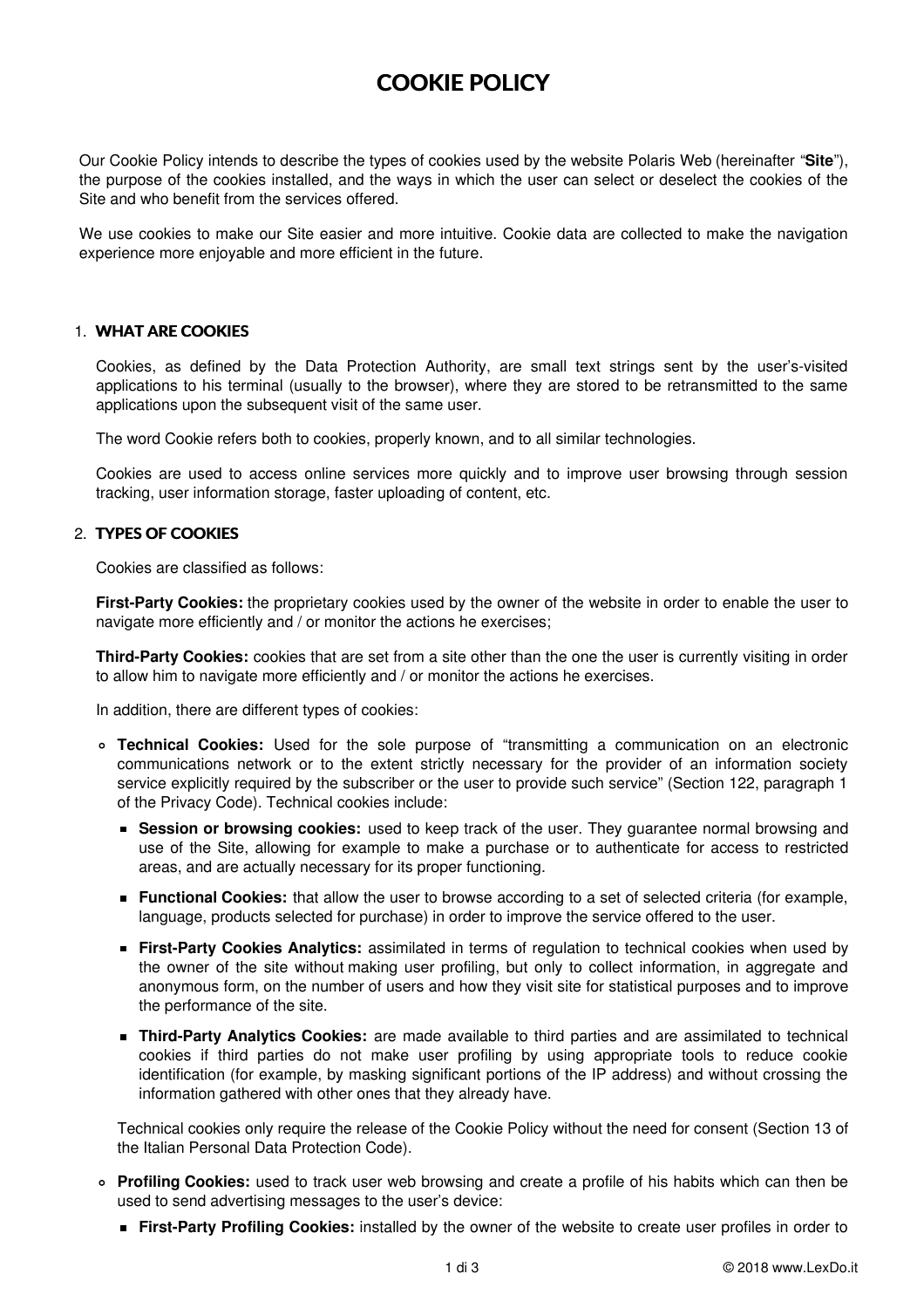send advertising messages in line with the preferences displayed while surfing the web. Given their particular invasiveness in the private sphere of users, European and Italian legislation requires that users should be adequately informed about their use, expressing their consent, and requires the data controller to notify the Data Protection Authority of the use of such cookies;

**Third-Party Profiling Cookies:** used by third parties accessing the information, not in anonymous and aggregated mode, and crossed with other data already in their possession. The Site does not have direct control of individual third-party cookies and can neither directly install nor delete them. The user is therefore encouraged to check the cookie policy on the third party site. For these cookies the legislation provides that the user should be adequately informed on the use of the same, that the user expresses his consent and that the entity which uses the data notify the Data Protection Authority of the use of such cookies.

## 3. **COOKIES INSTALLED ON THE SITE**

The cookies on this site are:

technical cookies needed to operate the site;

Please find below the list of third-party cookies used by this Site:

### 4. **COOKIES DURATION**

Cookies have a duration determined by the expiration date or a specific action such as closing the browser set up at the time of installation. Cookies may be:

- **Temporary or session:** used to store temporary information, allowing the user to link actions that are executed during a specific session, and are removed from the computer when the browser is turned off;
- **Persistent coockies:** used to store information, such as your login name and password, so you do not have to type them again each time you visit a specific site. These remain stored on your computer even after you close your browser.

#### 5. **EXPRESSION OF CONSENT**

For cookies that require consent, on the first visit of the Site, the user automatically displays a banner containing both the link to this complete policy and the request for consent to the use of cookies.

Consent can be provided by the user by clicking the OK button on the banner, by scrolling on the page and / or accessing other sections of the site by clicking on the links on the web page below the banner itself (consequent action).

#### 6. **HOW TO DISABLE COOKIES**

User can manage cookies preferences directly within this browser and prevent third parties from installing cookies. You can also delete cookies that have been installed in the past, including the cookie in which the expression of consent to the installation of cookies by this Site may be saved. By disabling all cookies, the operation of this site may be compromised.

You can find information and exercise your right to oppose the tracking of cookies in your browser at the following addresses:

- Internet Explorer: <http://windows.microsoft.com/it-IT/internet-explorer/delete-manage-cookies>;
- Google Chrome: <https://support.google.com/chrome/answer/95647?hl=it>;
- o Mozilla Firefox: [https://support.mozilla.org/it/kb/Gestione%20dei%20cookie](https://support.mozilla.org/it/kb/Gestione dei cookie);
- Opera: <http://help.opera.com/Windows/10.00/it/cookies.html>;
- o Apple Safari: [https://support.apple.com/kb/PH19214?locale=it\\_IT](https://support.apple.com/kb/PH19214?locale=it_IT).

In addition, cookies can be disabled by requesting opt-outs directly to third parties or via the <http://www.youronlinechoices.com/it> site where you can manage the tracking preferences of most of your advertising tools.